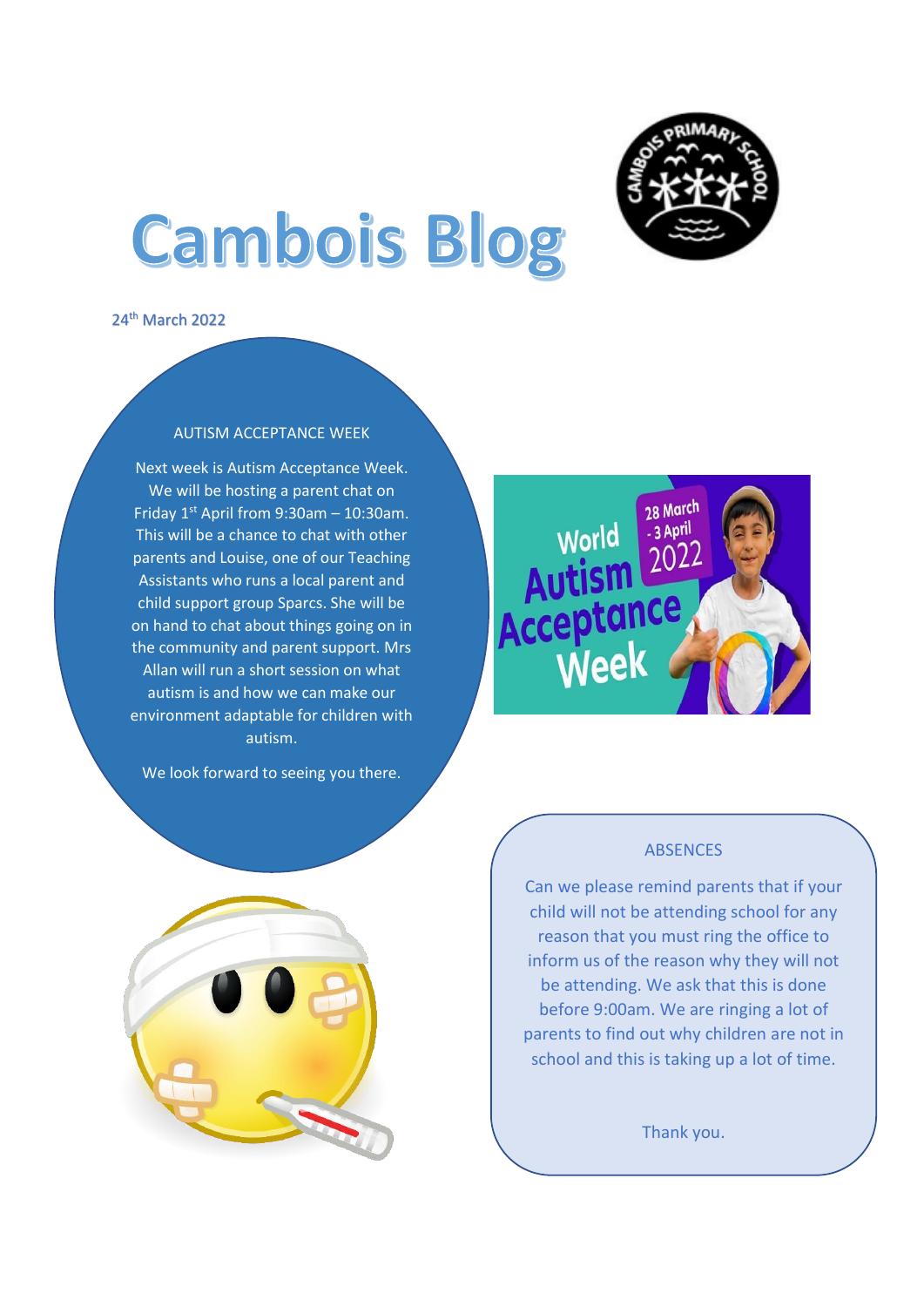## FREE ONLINE SPEECH AND LANGUAGE STIMULATION EDUCATION SESSIONS - FIRST WORDS AND PHRASES AND SENTENCES

In response to the impact of lockdowns on speech/language in

The first half of both talks are the same.

sounds/words): [https://www.eventbrite.co.uk/e/first-words-supporting](https://www.eventbrite.co.uk/e/first-words-supporting-children-to-say-their-first-words-)[children-to-say-their-first-words-](https://www.eventbrite.co.uk/e/first-words-supporting-children-to-say-their-first-words-) tickets-253858867707

language): [https://www.eventbrite.co.uk/e/phrases-and-sentences](https://www.eventbrite.co.uk/e/phrases-and-sentences-supporting-children-to-develop-)[supporting-children-to-develop-](https://www.eventbrite.co.uk/e/phrases-and-sentences-supporting-children-to-develop-) speech-and-language-tickets-255955087557

child are massive.

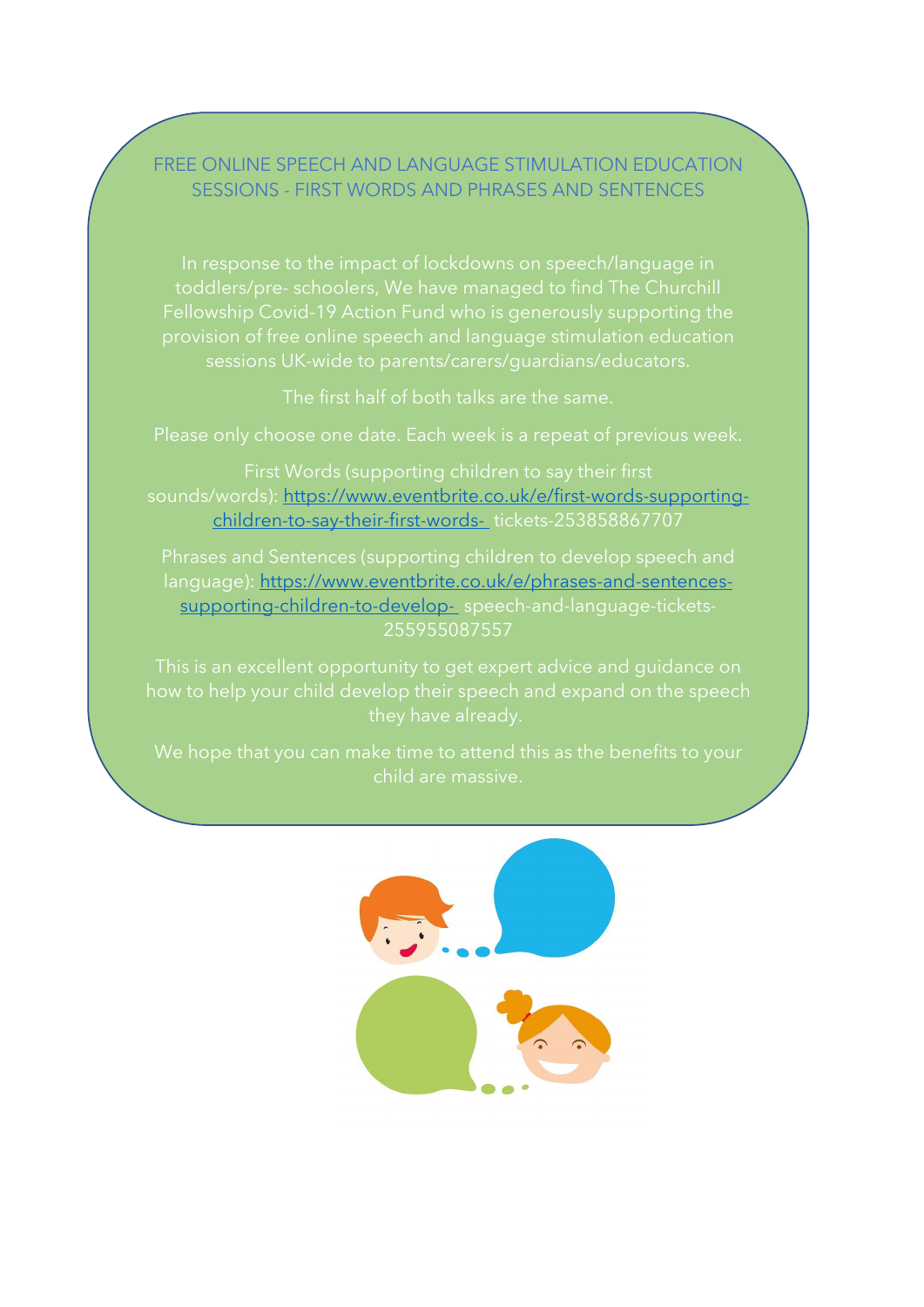#### EASTER HOLIDAY CLUB

We have secured some funding to run an Easter Holiday Club. This will take place two days each week 10:00am - 2:00pm staffed with school staff.

The first week will be children in reception – Year 2 and will take place on Tuesday 12<sup>th</sup> April and Thursday 14<sup>th</sup> April

The second week will be for children in Years 3-6 and will take place on Tuesday 19th April and Thursday 21st April.

A Google form will be sent out to secure your child's place. All places are free and lunch will be provided.

This is on a first come first served basis. Parents must ensure that children are on time and picked up on time to secure their place as staff are giving up their holidays to run these clubs.

Activities will be announced nearer the time.



### STORY SACKS COURSE

Next week will be our final Story Sacks Course. This will take place from 1:00pm until 3:00pm. We hope to see more parents next week attending this course.